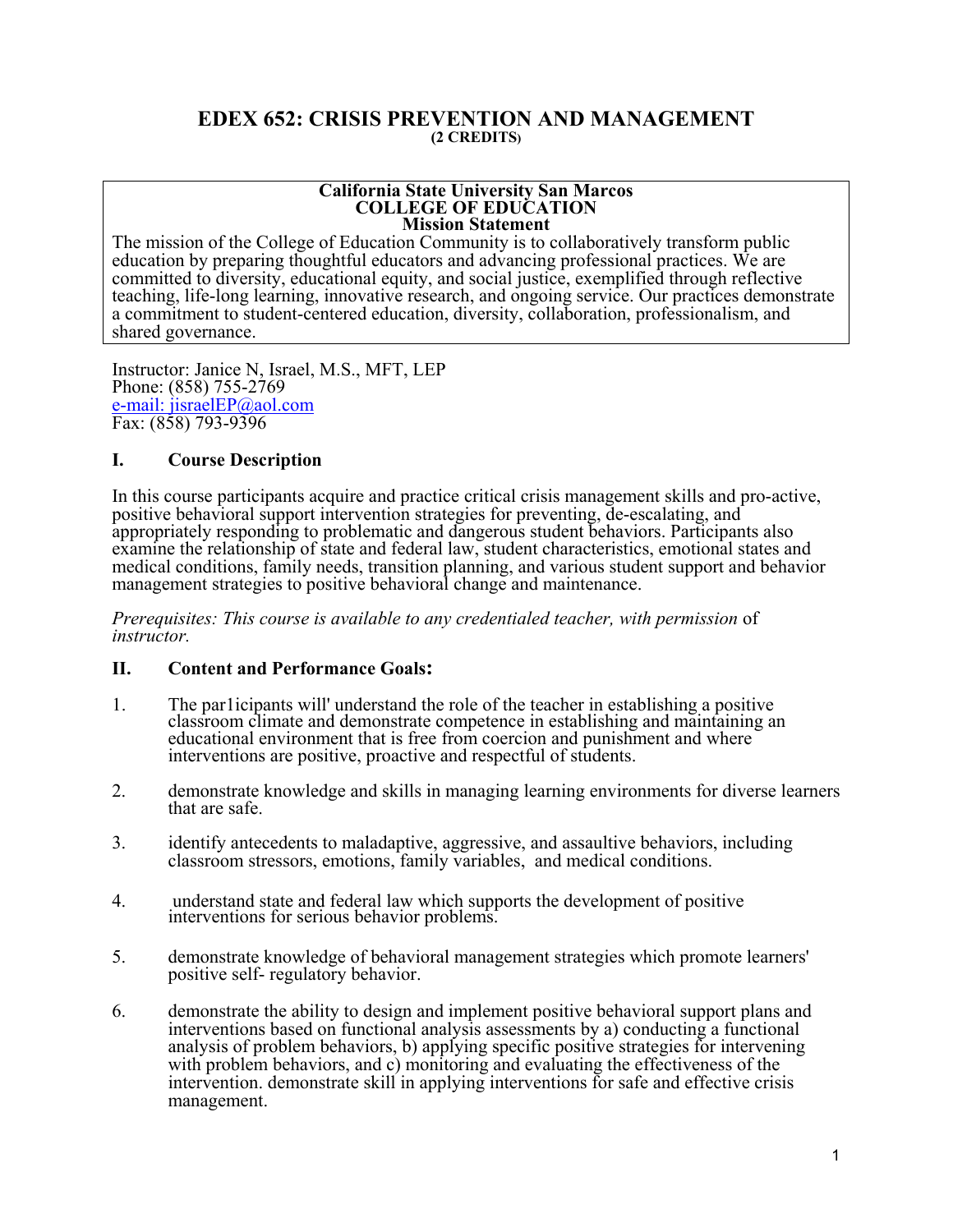# **III. Professional and Administrative Requirements**

- 1. Attend all class sessions. Be on time. Please call the instructor when you are unable to attend class or when you will be late. It is the policy of the CSUSM College of Education that any student who misses 20% or more of class time or class sessions may not receive a passing grade for a course.
- 2. "Person-first" language (e.g., "Student with Down Syndrome" rather than "Down Syndrome student;" "Johnny who happens to have Down Syndrome" rather "My Down Syndrome student") must be used throughout all written and oral assignments and discussions.
- 3. Word process all written documents. Keep a copy of all of your work. You will want these copies for your records and for potential future use as professional portfolio entries.
- 4. Complete and hand in all assignments on the due dates for full credit. If you have extraordinary circumstances that impact completion of your assignments, please let the instructor(s) know. Any time that you have questions or concerns, please contact the instructor(s) immediately.
- 5. Participate in class discussions and group activities and demonstrate positive interpersonal skills with classmates and guests.
- 6. Select a class "buddy" to ensure that you receive handouts and information when you must miss class. Buddy: Telephone:<br>e-mail: Address:

# **Activities and instructional methods for realizing objectives:**

class discussions group work lectures readings observations<br>demonstrations & modelling of techniques role plays guided practice and feedback demonstrations  $&$  modelling of techniques role plays case history reviews applied use of behavior evaluation instruments

# **Evaluation of attainment of these knowledge bases and skills:**

attendance punctuality participation in class role-play performance group final exam collaborative activities assessment outcomes

# **IV. What Books and Materials Do I Need For Class?**

Readings, manuals, lecture guides, case studies. www.preschoolfun.com

# **Recommended Reading** (no required text)

Browning-Wright, D., Gurman, H.B., & the Calif. Assoc. of School Psychologists/Diagnostic Center So. Calif. Positive Intervention Task Force (1998). Positive intervention for serious behavior problems: Best practices in implementing the Hughes Bill(AB 2586) and the positive behavioural intervention regulations. (Revised Edition) Sacramento: California Department of Education.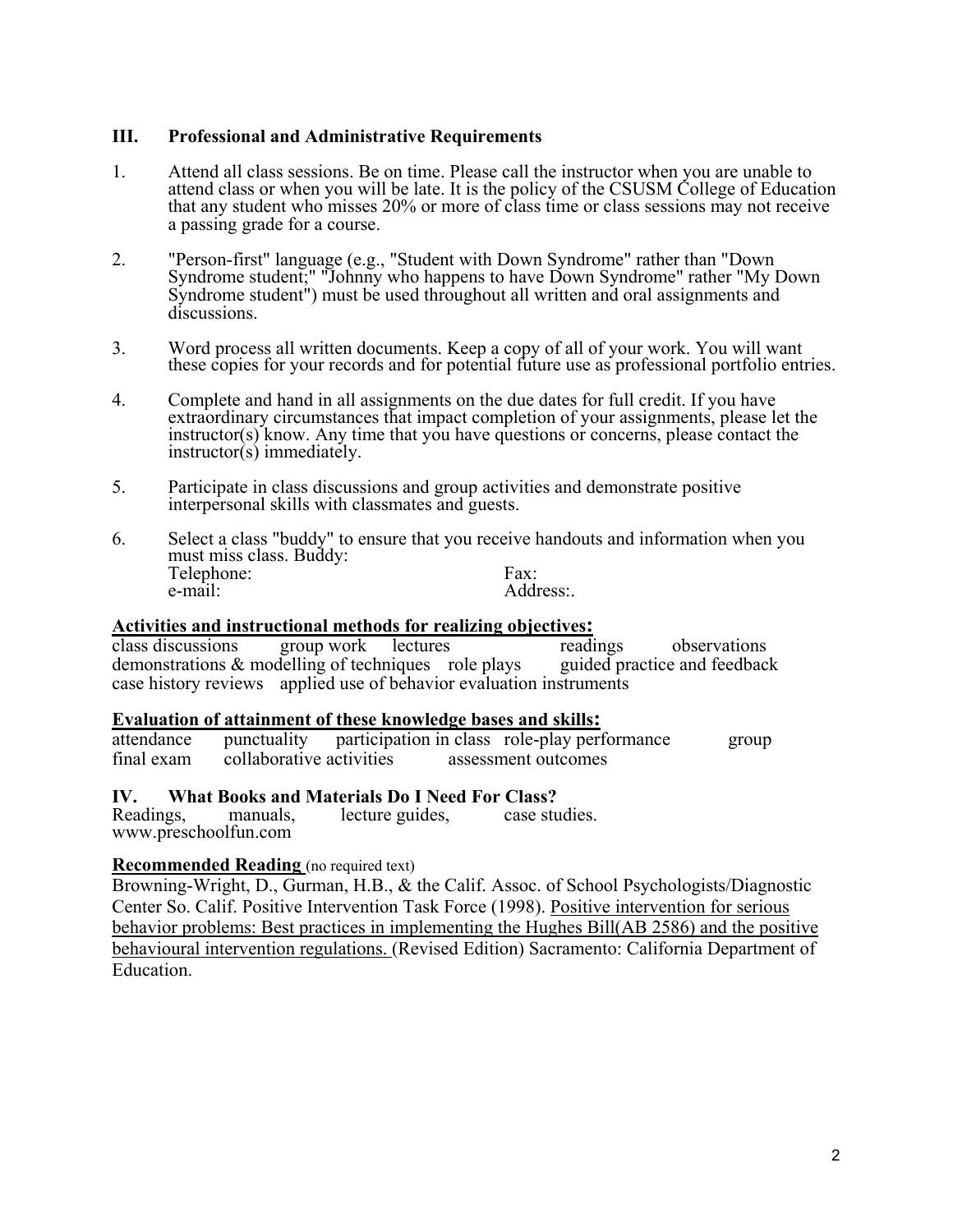# **V Scholastic Requirements**

# **Grading Scale (in Percentages):**<br>A: 94-100 A-: 92-93 B+: 89-91 B: 86-88 B-: 84-86 C+: 81-83

# **Criteria for Grading:**

| $\overline{A}$ (Excellent): | Performance at the highest level, showing sustained excellence in<br>meeting all course objectives and requirements and exhibiting an<br>unusual degree of intellectual initiative. |  |
|-----------------------------|-------------------------------------------------------------------------------------------------------------------------------------------------------------------------------------|--|
| B(Good):                    | Performance at a high level, showing consistent and effective achievement in meeting course objectives and requirements.                                                            |  |
| $C$ (Satisfactory):         | Performance at an adequate level, meeting the basic objectives and<br>requirements of the course.                                                                                   |  |

# **NOTE: The minimum acceptable grade for a course in the professional education credential sequence is C+. A "B" average must be maintained for continuation in the program.**

# **Class Attendance and Participation (10 maximum points)**

This course consists of 6, 4-hour class sessions and at least one individual conference. Regular and punctual attendance is required. This class is interactive in nature, and the in- class experiences and discussions are difficult if not impossible to recreate. Additionally, each class member is expected to practice exemplary collaborative teaming and participatory behavior. To reinforce the program's commitment to the development of professional interpersonal skills, students earn points each class for: a) arriving on time; b) returning from breaks on time; c) staying for all of the class; and d) fully participating and cooperating with classmates, instructors, and guests. Participants who arrive late, departs early, engage a "non-collaborative" behavior, or fail to have assignments prepared on time can expect to receive less than the maximum points for a class or an assignment.

# **College of Education Attendance Policy**

Due to the dynamic and interactive nature of courses in the COE, all students are expected to attend all classes and participate actively. At a minimum, students must attend more than 80% of class time or s/he may not receive a passing grade for the course at the discretion of the instructor. Should you have extenuating circumstances, talk with the instructor immediately.

# **Functional Analysis Assessment (20 maximum points)**

Each student will be required to individually conduct a functional analysis assessment for an individual with severe behavioral challenges. Forms for completing this assignment will be provided in class. Performance criteria will include but not be limited to the following:

- 1. Clear understanding and expression for the motivation of the behavior.
- 2. Clear definition and description of all ecological factors.
- 3. Efficiency of strategies used in the analysis of behavior.
- 4. Accurate definition and description of the behavior.
- 5. Accurate description of history of behavior and previous interventions.
- 6. Complete description of possible positive reinforcers.